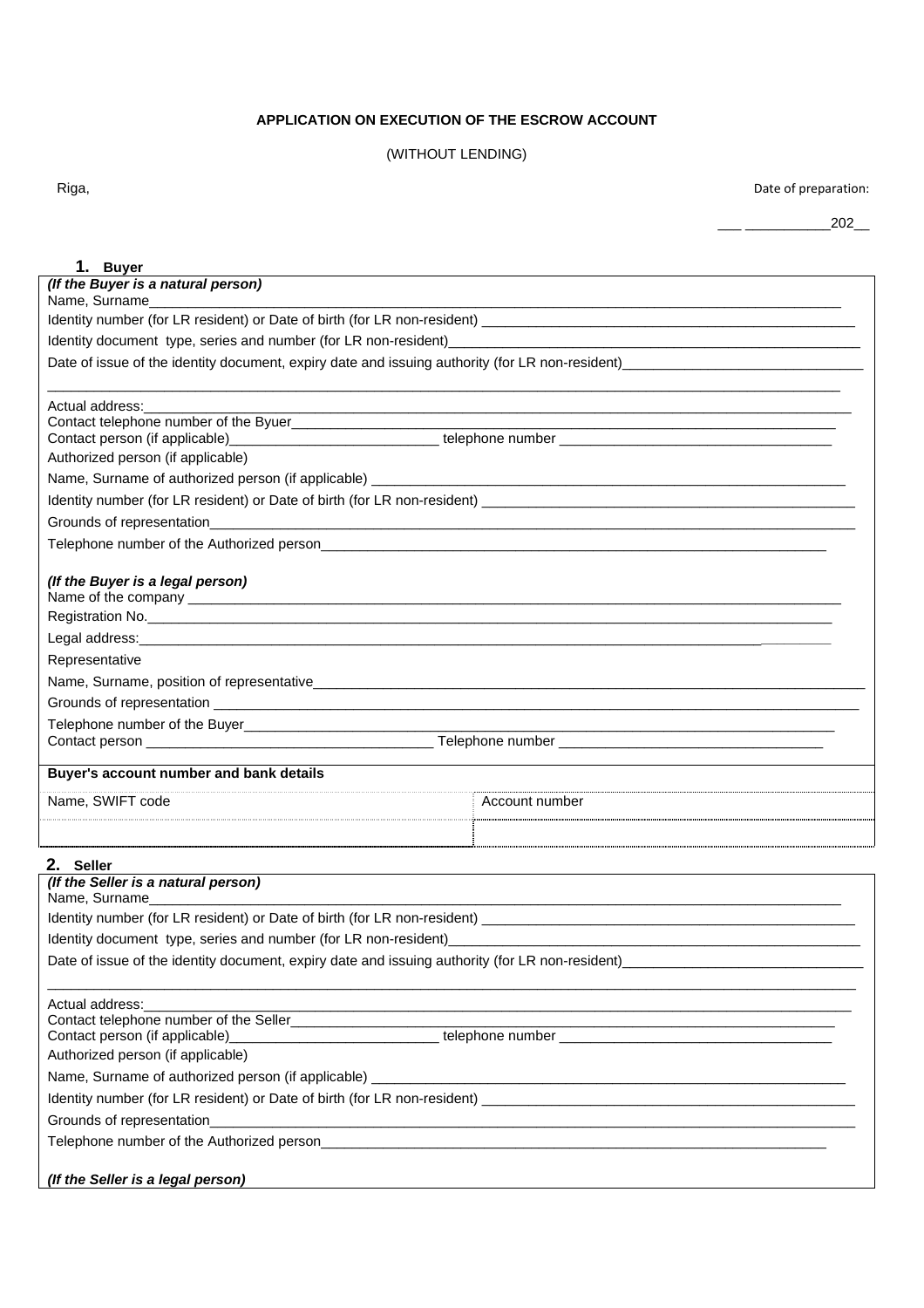| Name of the company __                              |                |
|-----------------------------------------------------|----------------|
| Registration No.                                    |                |
| Legal address:_____________                         |                |
| Representative                                      |                |
| Name, Surname, position of representative__________ |                |
|                                                     |                |
| Telephone number of the Seller                      |                |
| Telephone number                                    |                |
| Seller's account number and bank details            |                |
| Name, SWIFT code                                    | Account number |
|                                                     |                |
|                                                     |                |

#### **3. Transaction**

| Subject of the transaction and the transaction description (for immovable property, please specify the property composition, address,<br>cadastral number or number of division/section) |                                                               |  |
|------------------------------------------------------------------------------------------------------------------------------------------------------------------------------------------|---------------------------------------------------------------|--|
|                                                                                                                                                                                          |                                                               |  |
|                                                                                                                                                                                          |                                                               |  |
| <b>Transaction amount, currency</b>                                                                                                                                                      |                                                               |  |
| Term of payment of transaction amount in the escrow account                                                                                                                              | Term of submission of the documents confirming<br>transaction |  |
| <b>Transaction shall be approved</b><br>$\Box$ by documents submitted/presented to the Bank<br>□ by confirmation of execution of transaction signed between Buyer and Seller             |                                                               |  |
| Documents to be submitted/presented to the Bank confirming execution of transaction (please specify precise title of<br>documents)                                                       |                                                               |  |
|                                                                                                                                                                                          |                                                               |  |
|                                                                                                                                                                                          |                                                               |  |
| Documents to be submitted/presented to the Bank:<br>$\Box$ by Buyer<br>$\Box$ by Seller                                                                                                  |                                                               |  |
| <b>Subject of the Transaction</b>                                                                                                                                                        |                                                               |  |
| $\Box$ has been mortgaged<br>$\Box$ has not been mortgaged                                                                                                                               |                                                               |  |
| If the Subject of transaction has been mortgaged, indicate creditors                                                                                                                     |                                                               |  |
| Commission fee for the servicing of the escrow account should be paid by                                                                                                                 |                                                               |  |
| $\Box$ Buyer                                                                                                                                                                             |                                                               |  |

**□** Seller

□ Buyer and Seller together in equal parts

### **Special conditions**

**Attached documents:** 

## **The Application submits:**

 $\Box$  Buyer

□ Seller

**AS "Citadele banka"** ensures the processing of the private individual data in accordance with the Privacy Protection Rules, which are available on the website of the Bank www.citadele.lv.